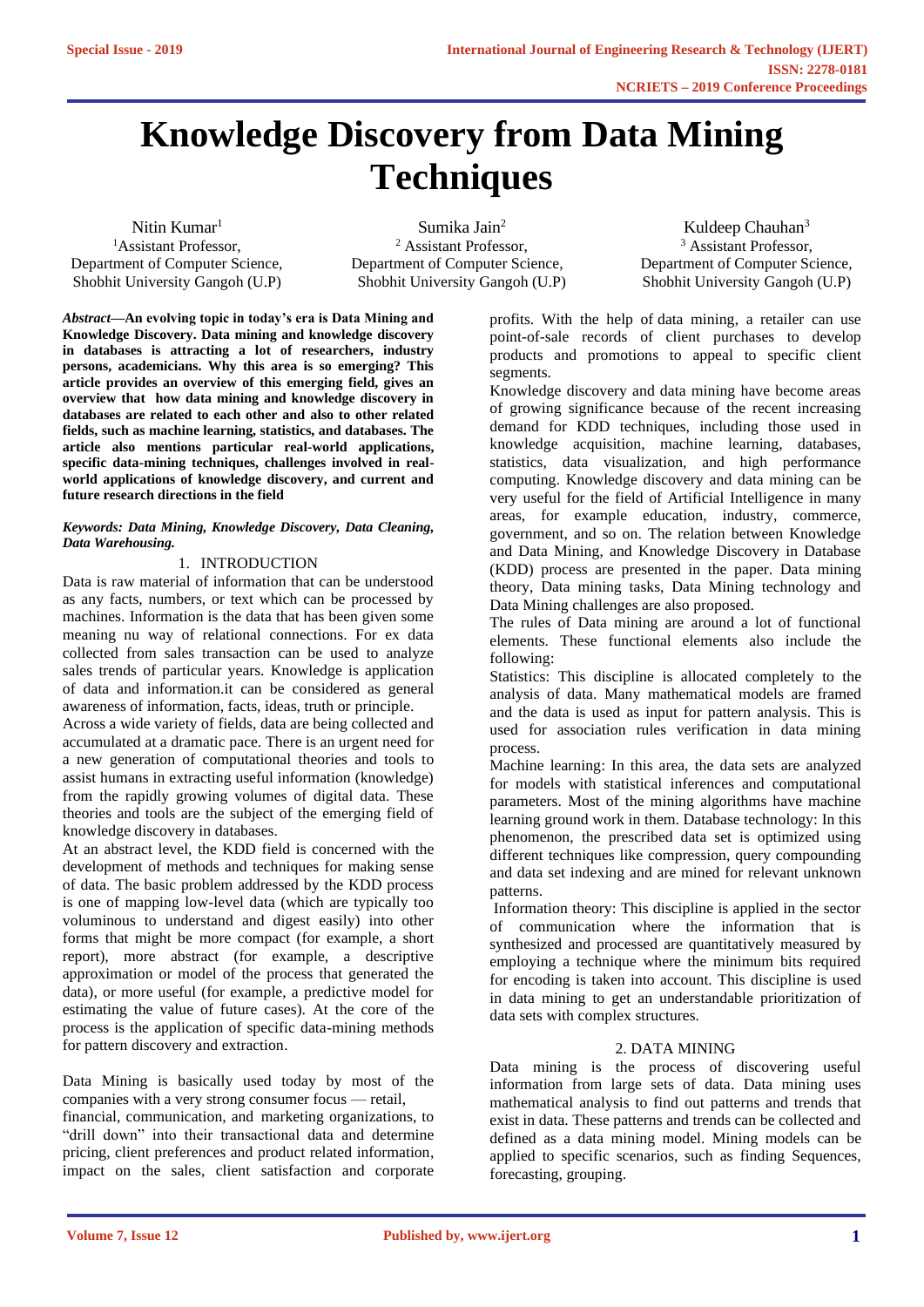The area of data, data mining tasks, and data mining approaches faces many challenging research matters in data mining. The development of efficient and effective data mining methods and systems, the construction of interactive and integrated data mining environments, the design of data mining languages, and the application of data mining techniques to solve large application problems are important jobs for data mining researchers and data mining system and application developers. Several wellestablished statistical methods have been introduced for data analysis, such as regression, generalized linear models, analysis of variance, mixed-effect models, factor analysis, discriminant analysis, time-series analysis, survival analysis, and quality control. Researchers have been attempting to build theoretical foundations for data mining. Several interesting proposals have appeared, based on data reduction, data compression, pattern discovery, probability theory, microeconomic theory, and inductive databases. There are many data mining systems and research prototypes to choose from. When selecting a data mining product that is appropriate for one's task, it is important to consider various features of data mining systems from a multidimensional point of view. These include data types, system issues, data sources, data mining functions and methodologies, the tight coupling of the data mining system with a database or data warehouse system, scalability, visualization tools, and data mining query language and graphical user interfaces. Many customized data mining tools have been developed for domain-specific applications, including finance, the retail industry, telecommunications, bioinformatics, intrusion detection, and other science, engineering, and government data analysis. Such Scheme integrates domain-specific knowledge with data analysis methods and provides mission-specific data mining solutions. The Proposed research work acts as a root for new works and assessment proof of the current work.

# 3. PRINCIPLES OF KNOWLEDGE DISCOVERY

Knowledge discovery is the phenomenon of finding previously unknown patterns and designs from a big volume of data sets and converting the obtained patterns into understandable and applicable knowledge information. This domain of Knowledge discovery consists of many processes. These processes can take place at various stages, which form the basic rules of Knowledge Discovery domain. These processes are

Data Orientation: gather all the required data and building up one single accessible repository.

Data cleansing: Data is processed, analyzed and processed for better procedural treatment.

Data Selection: Selecting the required data from the given data sets for obtaining pattern.

Pattern Identification: The data sets are treated to get unknown patterns and designs

### 4. KNOWLEDGE DISCOVERY PROCESS

Knowledge discovery is the process of finding knowledge in the given data-sets irrespective of their characteristics and size attributes. The process of understanding and extracting the pattern from the given databases comprises of many steps. It is clearly illustrated in the following figure



When a database is selected for data analysis, five main aspects should be considered. They are the factors to which the database belongs, Knowledge Prerequisite that is needed to understand the database, Application Knowledge required to obtain the required characteristics, Objective that has to be fulfilled after data pattern extraction and the level of attainment that is achieved after the pattern is discovered from the database. For the data pattern extraction process to be successful, we have to select the concerned dataset and create the desired variables that are required for correct or matching and analysis of the database. If the concerned variable is not properly done into the database, then it will result in biased data pattern output. After the concerned variable is fixed, the data-set is cleansed and is made to go into the pre-processing process. In the data cleansing stage, the data is removed from all the noises, incompleteness. These data-noises should be counted by collecting needed information for future enhancement of the removal process. Once the noises are removed after proper accounting made for them, data is reduced and are projected based on the objective that has to be fulfilled after data pattern extraction and the level of attainment that is gain after the pattern is discovered from the database. Once the data projection is made, the method of extraction of the data should be selected. The method that is to be employed for data extraction has to be carefully chosen because the method that is employed determines the level of uniqueness in data extraction process.

## 5. FUTURE WORK

Data mining is defined as the phenomenon of discovering patterns from huge amount of data. The process should be automatic or (more usually) semi-automatic. The patterns